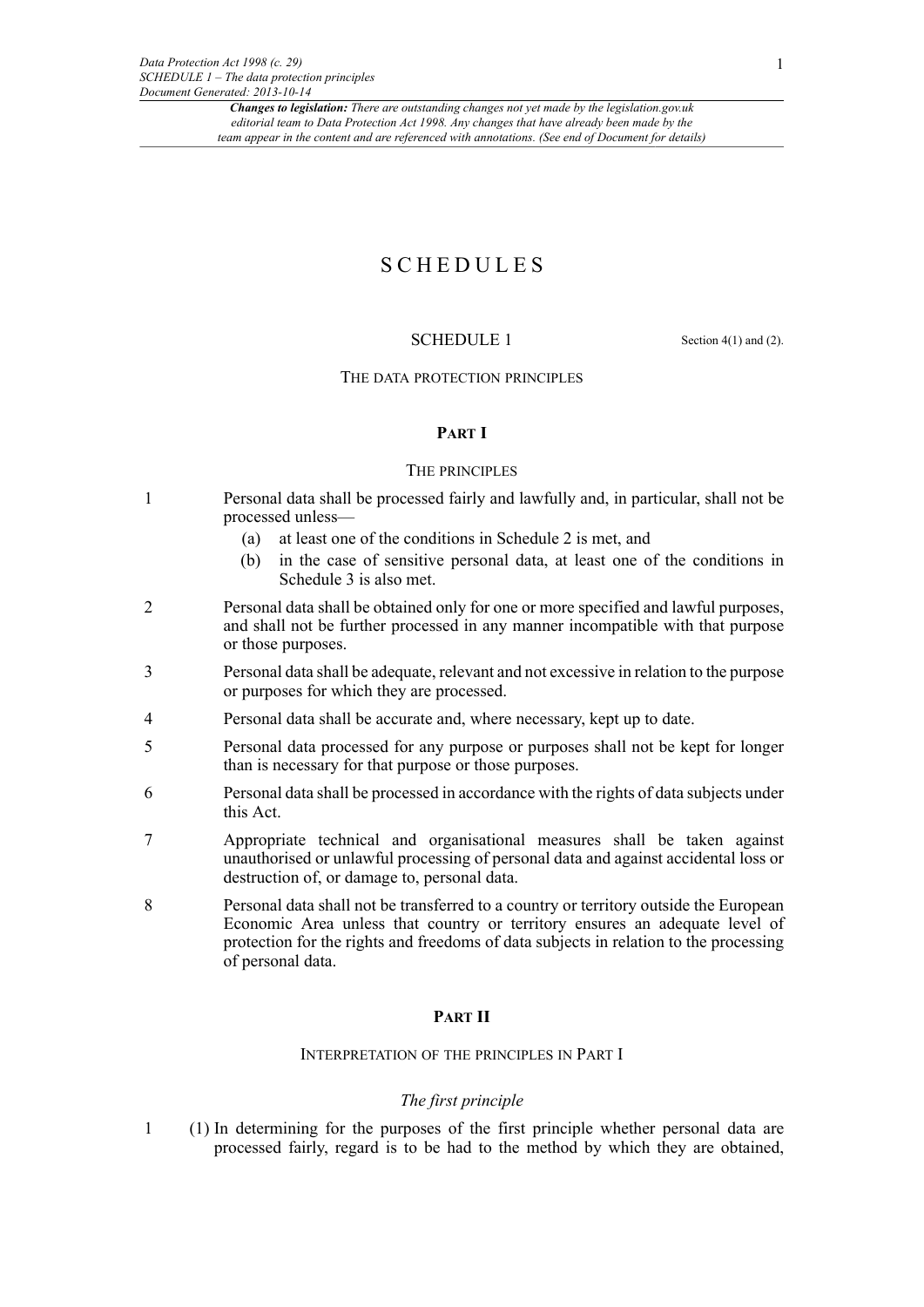including in particular whether any person from whom they are obtained is deceived or misled as to the purpose or purposes for which they are to be processed.

- (2) Subject to paragraph 2, for the purposes of the first principle data are to be treated as obtained fairly if they consist of information obtained from a person who—
	- (a) is authorised by or under any enactment to supply it, or
	- (b) is required to supply it by or under any enactment or by any convention or other instrument imposing an international obligation on the United Kingdom.
- 2 (1) Subject to paragraph 3, for the purposes of the first principle personal data are not to be treated as processed fairly unless—
	- (a) in the case of data obtained from the data subject, the data controller ensures so far as practicable that the data subject has, is provided with, or has made readily available to him, the information specified in sub-paragraph (3), and
	- (b) in any other case, the data controller ensures so far as practicable that, before the relevant time or as soon as practicable after that time, the data subject has, is provided with, or has made readily available to him, the information specified in sub-paragraph (3).
	- (2) In sub-paragraph  $(1)(b)$  "the relevant time" means—
		- (a) the time when the data controller first processes the data, or
		- (b) in a case where at that time disclosure to a third party within a reasonable period is envisaged—
			- (i) if the data are in fact disclosed to such a person within that period, the time when the data are first disclosed,
			- (ii) if within that period the data controller becomes, or ought to become, aware that the data are unlikely to be disclosed to such a person within that period, the time when the data controller does become, or ought to become, so aware, or
			- (iii) in any other case, the end of that period.
	- (3) The information referred to in sub-paragraph (1) is as follows, namely—
		- (a) the identity of the data controller,
		- (b) if he has nominated a representative for the purposes of this Act, the identity of that representative,
		- (c) the purpose or purposes for which the data are intended to be processed, and
		- (d) any further information which is necessary, having regard to the specific circumstances in which the data are or are to be processed, to enable processing in respect of the data subject to be fair.
- <span id="page-1-0"></span>3 (1) Paragraph 2(1)(b) does not apply where either of the primary conditions in subparagraph (2), together with such further conditions as may be prescribed by the **[ [F1](#page-2-0)** Secretary of State**]** by order, are met.
	- (2) The primary conditions referred to in sub-paragraph (1) are—
		- (a) that the provision of that information would involve a disproportionate effort, or
		- (b) that the recording of the information to be contained in the data by, or the disclosure of the data by, the data controller is necessary for compliance with any legal obligation to which the data controller is subject, other than an obligation imposed by contract.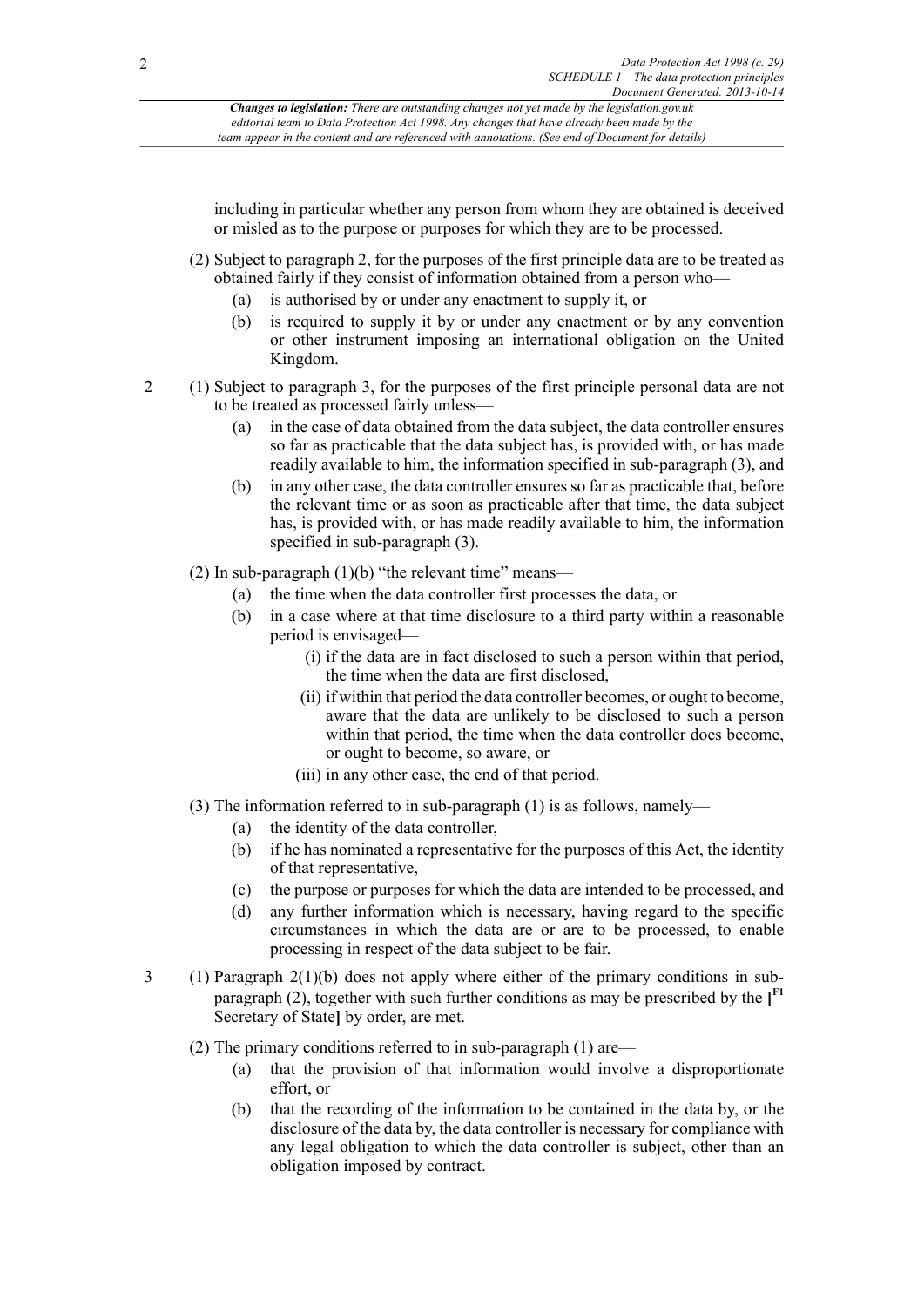*Changes to legislation: There are outstanding changes not yet made by the legislation.gov.uk editorial team to Data Protection Act 1998. Any changes that have already been made by the team appear in the content and are referenced with annotations. (See end of Document for details)*

#### **Annotations:**

#### **Amendments (Textual)**

<span id="page-2-0"></span>**[F1](#page-1-0)** Words in [Sch. 1 Pt. 2 para. 3](http://www.legislation.gov.uk/id/ukpga/1998/29/schedule/1/part/2/paragraph/3) substituted (19.8.2003) by [The Secretary of State for Constitutional Affairs](http://www.legislation.gov.uk/id/uksi/2003/1887) [Order 2003 \(S.I. 2003/1887\)](http://www.legislation.gov.uk/id/uksi/2003/1887), [art. 9](http://www.legislation.gov.uk/id/uksi/2003/1887/article/9), **[Sch. 2 para. 9\(1\)\(b\)](http://www.legislation.gov.uk/id/uksi/2003/1887/schedule/2/paragraph/9/1/b)**

#### **Commencement Information**

- **I1** [Sch. 1 Pt. II para. 3](http://www.legislation.gov.uk/id/ukpga/1998/29/schedule/1/part/II/paragraph/3) wholly in force at 1.3.2000; [Sch. 1 Pt. II para. 3](http://www.legislation.gov.uk/id/ukpga/1998/29/schedule/1/part/II/paragraph/3) in force for certain purposes at Royal Assent see [s. 75\(2\)\(i\);](http://www.legislation.gov.uk/id/ukpga/1998/29/section/75/2/i) [Sch. 1 Pt. II para. 3](http://www.legislation.gov.uk/id/ukpga/1998/29/schedule/1/part/II/paragraph/3) in force at 1.3.2000 insofar as not already in force by [S.I. 2000/183](http://www.legislation.gov.uk/id/uksi/2000/183), **[art. 2\(1\)](http://www.legislation.gov.uk/id/uksi/2000/183/article/2/1)**
- <span id="page-2-2"></span>4 (1) Personal data which contain a general identifier falling within a description prescribed by the **[ [F2](#page-2-1)** Secretary of State**]** by order are not to be treated as processed fairly and lawfully unless they are processed in compliance with any conditions so prescribed in relation to general identifiers of that description.
	- (2) In sub-paragraph (1) "a general identifier" means any identifier (such as, for example, a number or code used for identification purposes) which—
		- (a) relates to an individual, and
		- (b) forms part of a set of similar identifiers which is of general application.

#### **Annotations:**

#### **Amendments (Textual)**

<span id="page-2-1"></span>**[F2](#page-2-2)** Words in [Sch. 1 Pt. 2 para. 4](http://www.legislation.gov.uk/id/ukpga/1998/29/schedule/1/part/2/paragraph/4) substituted (19.8.2003) by [The Secretary of State for Constitutional Affairs](http://www.legislation.gov.uk/id/uksi/2003/1887) [Order 2003 \(S.I. 2003/1887\)](http://www.legislation.gov.uk/id/uksi/2003/1887), [art. 9](http://www.legislation.gov.uk/id/uksi/2003/1887/article/9), **[Sch. 2 para. 9\(1\)\(b\)](http://www.legislation.gov.uk/id/uksi/2003/1887/schedule/2/paragraph/9/1/b)**

#### **Commencement Information**

**I2** [Sch. 1 Pt. II para. 4](http://www.legislation.gov.uk/id/ukpga/1998/29/schedule/1/part/II/paragraph/4) wholly in force at 1.3.2000; [Sch. 1 Pt. II para. 4](http://www.legislation.gov.uk/id/ukpga/1998/29/schedule/1/part/II/paragraph/4) in force for certain purposes at Royal Assent see s.  $75(2)(i)$ ; [Sch. 1 Pt. II para. 4](http://www.legislation.gov.uk/id/ukpga/1998/29/schedule/1/part/II/paragraph/4) in force at 1.3.2000 insofar as not already in force by [S.I. 2000/183](http://www.legislation.gov.uk/id/uksi/2000/183), **[art. 2\(1\)](http://www.legislation.gov.uk/id/uksi/2000/183/article/2/1)**

#### *The second principle*

5 The purpose or purposes for which personal data are obtained may in particular be specified—

- (a) in a notice given for the purposes of paragraph 2 by the data controller to the data subject, or
- (b) in a notification given to the Commissioner under Part III of this Act.

6 In determining whether any disclosure of personal data is compatible with the purpose or purposes for which the data were obtained, regard is to be had to the purpose or purposes for which the personal data are intended to be processed by any person to whom they are disclosed.

# *The fourth principle*

7 The fourth principle is not to be regarded as being contravened by reason of any inaccuracy in personal data which accurately record information obtained by the data controller from the data subject or a third party in a case where—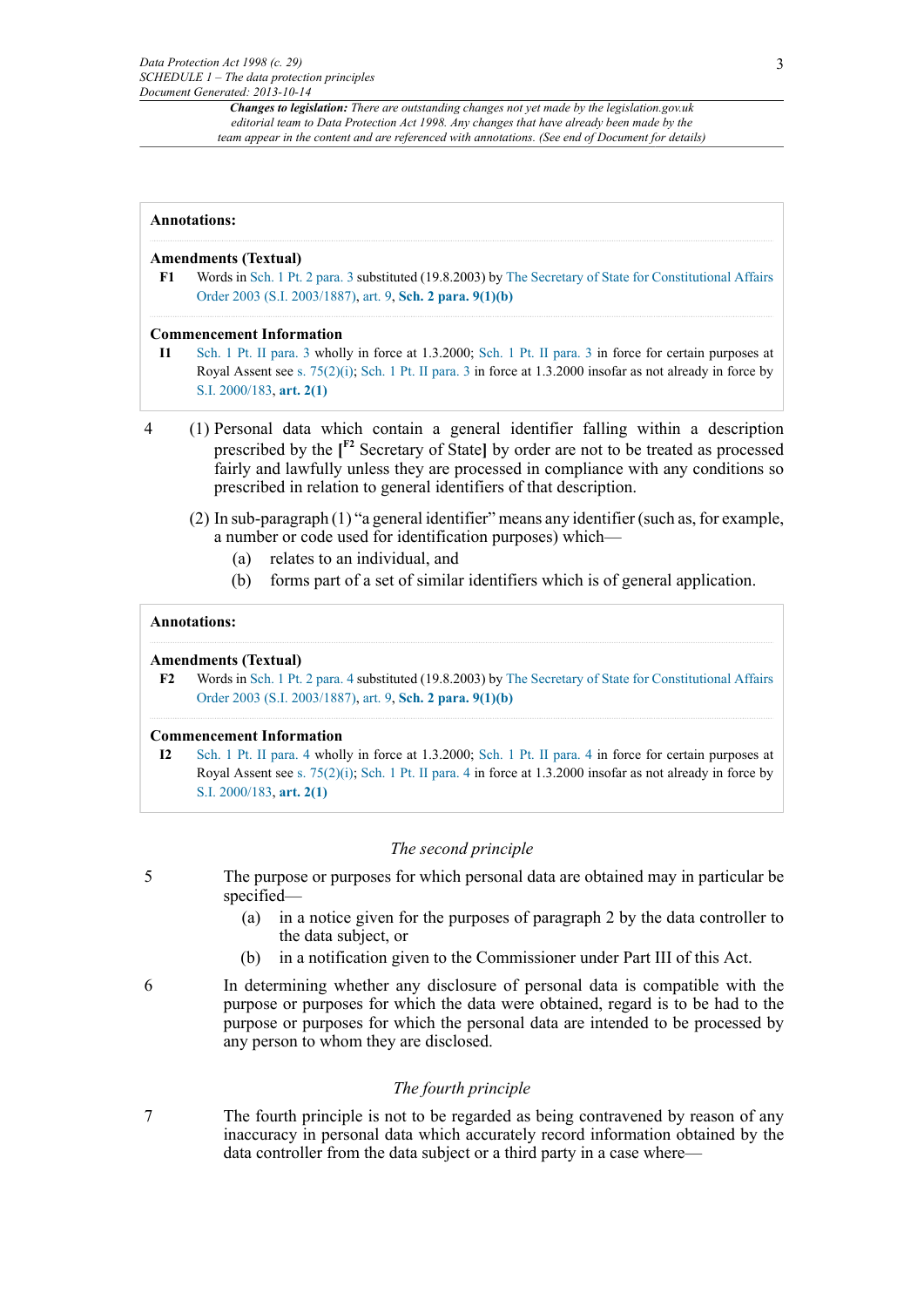- (a) having regard to the purpose or purposes for which the data were obtained and further processed, the data controller has taken reasonable steps to ensure the accuracy of the data, and
- (b) if the data subject has notified the data controller of the data subject's view that the data are inaccurate, the data indicate that fact.

# *The sixth principle*

8 A person is to be regarded as contravening the sixth principle if, but only if—

- (a) he contravenes section 7 by failing to supply information in accordance with that section
- (b) he contravenes section 10 by failing to comply with a notice given under subsection (1) of that section to the extent that the notice is justified or by failing to give a notice under subsection (3) of that section,
- (c) he contravenes section 11 by failing to comply with a notice given under subsection (1) of that section, or
- (d) he contravenes section 12 by failing to comply with a notice given under subsection  $(1)$  or  $(2)(b)$  of that section or by failing to give a notification under subsection  $(2)(a)$  of that section or a notice under subsection  $(3)$  of that section.

# *The seventh principle*

- 9 Having regard to the state of technological development and the cost of implementing any measures, the measures must ensure a level of security appropriate to—
	- (a) the harm that might result from such unauthorised or unlawful processing or accidental loss, destruction or damage as are mentioned in the seventh principle, and
	- (b) the nature of the data to be protected.
- 10 The data controller must take reasonable steps to ensure the reliability of any employees of his who have access to the personal data.
- 11 Where processing of personal data is carried out by a data processor on behalf of a data controller, the data controller must in order to comply with the seventh principle—
	- (a) choose a data processor providing sufficient guarantees in respect of the technical and organisational security measures governing the processing to be carried out, and
	- (b) take reasonable steps to ensure compliance with those measures.
- 12 Where processing of personal data is carried out by a data processor on behalf of a data controller, the data controller is not to be regarded as complying with the seventh principle unless—
	- (a) the processing is carried out under a contract—
		- (i) which is made or evidenced in writing, and
		- (ii) under which the data processor is to act only on instructions from the data controller, and
	- (b) the contract requires the data processor to comply with obligations equivalent to those imposed on a data controller by the seventh principle.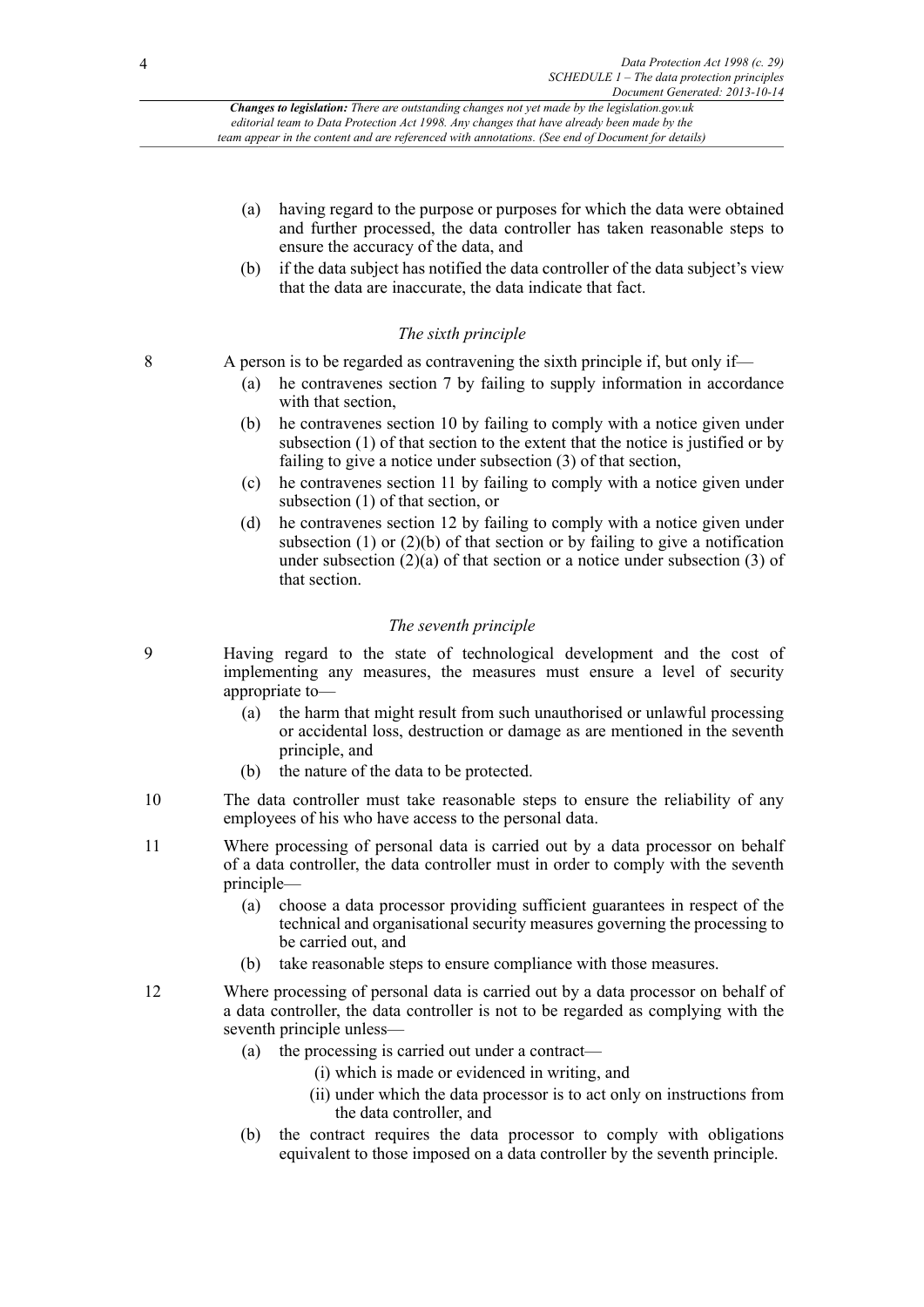*Changes to legislation: There are outstanding changes not yet made by the legislation.gov.uk editorial team to Data Protection Act 1998. Any changes that have already been made by the team appear in the content and are referenced with annotations. (See end of Document for details)*

# <span id="page-4-1"></span>*The eighth principle*

- 13 An adequate level of protection is one which is adequate in all the circumstances of the case, having regard in particular to—
	- (a) the nature of the personal data,
	- (b) the country or territory of origin of the information contained in the data,
	- (c) the country or territory of final destination of that information,
	- (d) the purposes for which and period during which the data are intended to be processed,
	- (e) the law in force in the country or territory in question,
	- (f) the international obligations of that country or territory,
	- (g) any relevant codes of conduct or other rules which are enforceable in that country or territory (whether generally or by arrangement in particular cases), and
	- (h) any security measures taken in respect of the data in that country or territory.

14 The eighth principle does not apply to a transfer falling within any paragraph of Schedule 4, except in such circumstances and to such extent as the  $\mathbf{I}^{\text{F3}}$  $\mathbf{I}^{\text{F3}}$  $\mathbf{I}^{\text{F3}}$  Secretary of State**]** may by order provide.

#### **Annotations:**

#### <span id="page-4-0"></span>**Amendments (Textual)**

**[F3](#page-4-1)** Words in [Sch. 1 Pt. 2 para. 14](http://www.legislation.gov.uk/id/ukpga/1998/29/schedule/1/part/2/paragraph/14) substituted (19.8.2003) by [The Secretary of State for Constitutional Affairs](http://www.legislation.gov.uk/id/uksi/2003/1887) [Order 2003 \(S.I. 2003/1887\)](http://www.legislation.gov.uk/id/uksi/2003/1887), [art. 9](http://www.legislation.gov.uk/id/uksi/2003/1887/article/9), **[Sch. 2 para. 9\(1\)\(b\)](http://www.legislation.gov.uk/id/uksi/2003/1887/schedule/2/paragraph/9/1/b)**

#### **Commencement Information**

**I3** [Sch. 1 Pt. II para. 14](http://www.legislation.gov.uk/id/ukpga/1998/29/schedule/1/part/II/paragraph/14) wholly in force at 1.3.2000; [Sch. 1 Pt. II para. 14](http://www.legislation.gov.uk/id/ukpga/1998/29/schedule/1/part/II/paragraph/14) in force for certain purposes at Royal Assent see s.  $75(2)(i)$ ; [Sch. 1 Pt. II para. 14](http://www.legislation.gov.uk/id/ukpga/1998/29/schedule/1/part/II/paragraph/14) in force at 1.3.2000 insofar as not already in force by [S.I. 2000/183,](http://www.legislation.gov.uk/id/uksi/2000/183) **[art. 2\(1\)](http://www.legislation.gov.uk/id/uksi/2000/183/article/2/1)**

### 15 (1) Where—

- (a) in any proceedings under this Act any question arises as to whether the requirement of the eighth principle as to an adequate level of protection is met in relation to the transfer of any personal data to a country or territory outside the European Economic Area, and
- (b) a Community finding has been made in relation to transfers of the kind in question,

that question is to be determined in accordance with that finding.

(2) In sub-paragraph (1) "Community finding" means a finding of the European Commission, under the procedure provided for in Article 31(2) of the Data Protection Directive, that a country or territory outside the European Economic Area does, or does not, ensure an adequate level of protection within the meaning of Article 25(2) of the Directive.